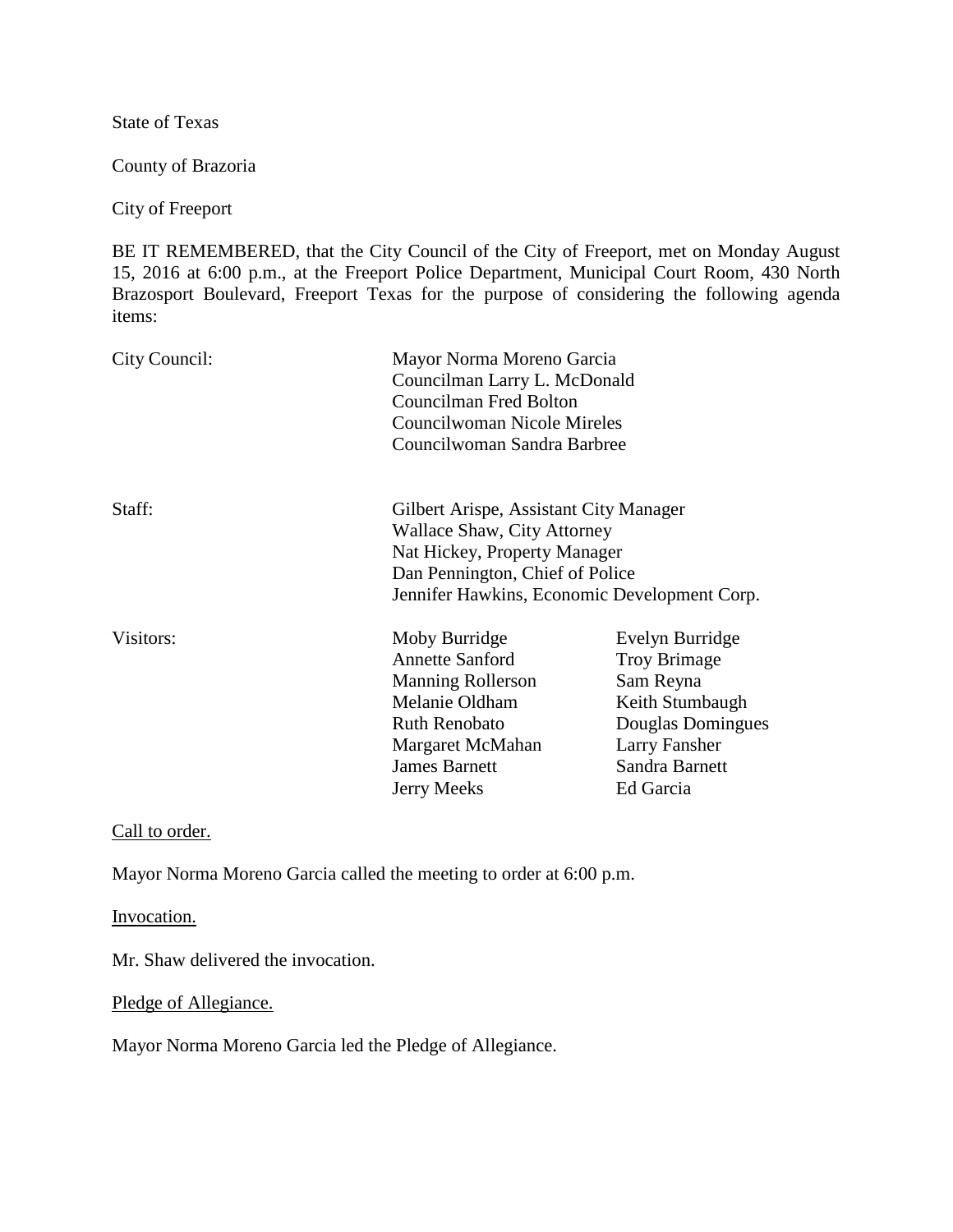## Attending citizens and their business.

Councilwoman Mireles of 202 N. Ave. G, requested items to address Council are not posted on the agenda.

Douglas Domingues residing at 1314 W. 5th, question why the tax rate was being proposed without first passing the budget. He asked that they vote no. There has been very little public input and has not seen any budget workshops and does not allow for an open forum. He feels like the budget process is broken.

Keith Stumbaugh of 518 West 4<sup>th</sup> Street, newly elected Chairman of Concerned Citizens of Freeport questioned and is requesting a response from Council on the green-way maintenance efforts, on the city's main corridor along Brazosport Boulevard, city parks and facilities are in such decline.

Margaret McMahan of 1330 W. 8th Street spoke in behalf of the Concern Citizens Group. She stated that on July 18 and August 1, 2016 meeting that no call for discussion was made after a motion and a seconded and the public has not been given an opportunity to speak. She requested that items be called for discussion before voting on motions. She suggested changing this practice for greater transparency which would improve citizen's confidence. In regards of the 2016-2017 budget; very poor planning this year; no workshops, no public budget planning, and no public discussing. Council members didn't receive their proposed budget books till August 12, 2016 inadequate time to study and review the municipal proposed budget. She asked that this be rectified.

Manning Rollerson complained about his Open Records Request. He stated that the East End residents did not have any representation when they were being kicked out.

## Consideration of approving August l, 2016 Council Minutes.

On a motion by Councilwoman Mireles, seconded by Councilman McDonald, with all present voting "Aye", Council unanimously approved the August l, Council Minutes.

Consideration of approving Resolution No. 2016-2506 applying for funding in the amount of \$24,250.00 from the Houston-Galveston Area County council of government (COG) to fully pay for converting the agency's current crime reporting process (UCR) to a national incident based reporting system (NIBRS) as required by law.

On a motion by Councilwoman Mireles, seconded by Councilwoman Barbree, with all present voting "Aye", Council unanimously approved Resolution No. 2016-2506 applying for funding in the amount of \$24,250.00 from the Houston-Galveston Area County council of government (COG) to fully pay for converting the agency's current crime reporting process (UCR) to a national incident based reporting system (NIBRS) as required by law.